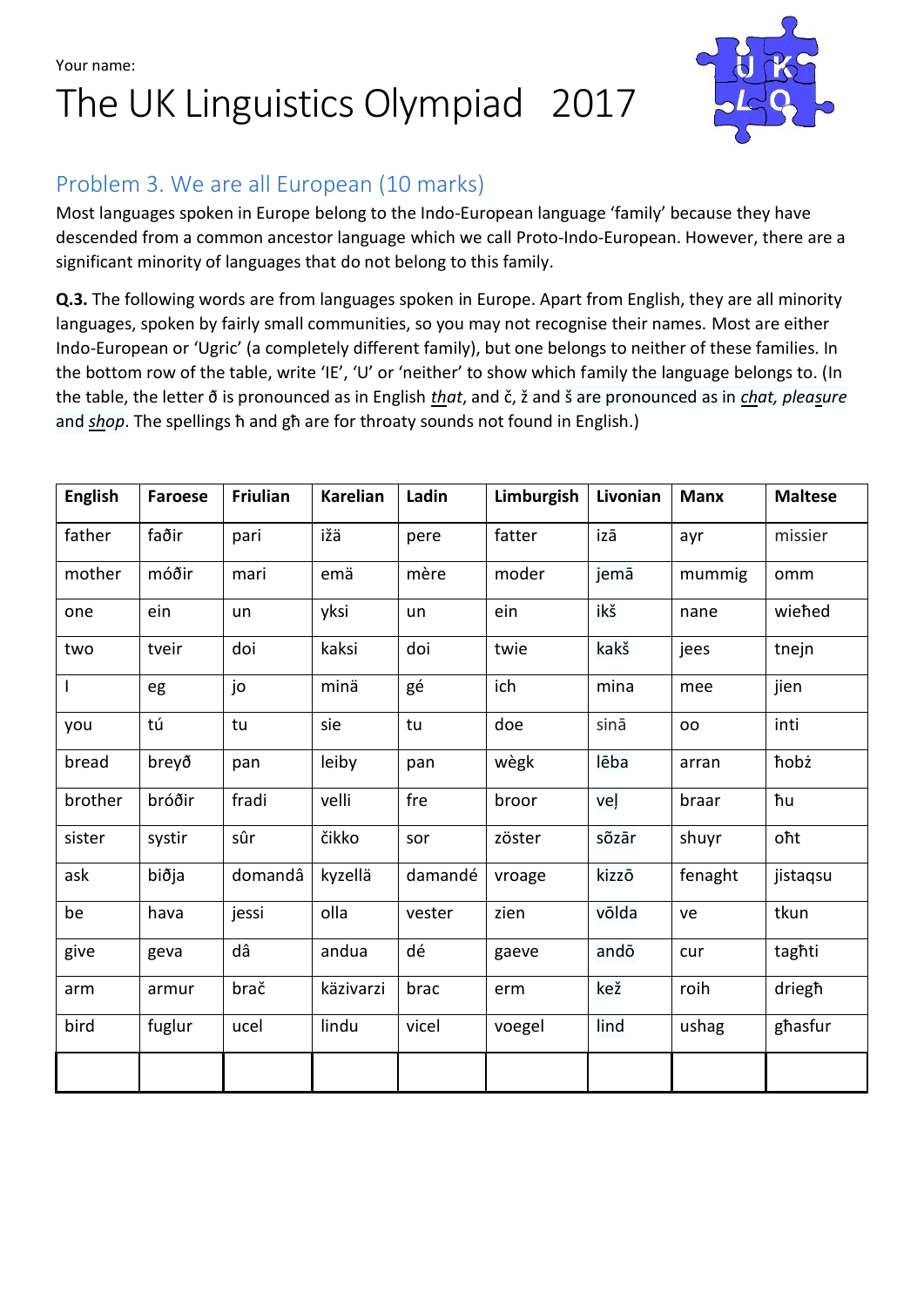# Your name: The UK Linguistics Olympiad 2017



## Solution and marking

Scoring: 1 point for each correct cell (max. 9)

| English | Faroese | Friulian | Karelian  | Ladin   | Limburgish | Livonian | Manx      | Maltese  |
|---------|---------|----------|-----------|---------|------------|----------|-----------|----------|
| father  | faðir   | pari     | ižä       | pere    | fatter     | izā      | ayr       | missier  |
| mother  | móðir   | mari     | emä       | mère    | moder      | jemā     | mummig    | omm      |
| one     | ein     | un       | yksi      | un      | ein        | ikš      | nane      | wiehed   |
| two     | tveir   | doi      | kaksi     | doi     | twie       | kakš     | jees      | tnejn    |
|         | eg      | jo       | minä      | gé      | ich        | mina     | mee       | jien     |
| you     | tú      | tu       | sie       | tu      | doe        | sinā     | <b>OO</b> | inti     |
| bread   | breyð   | pan      | leiby     | pan     | wègk       | lēba     | arran     | hobż     |
| brother | bróðir  | fradi    | velli     | fre     | broor      | veļ      | braar     | ħu       |
| sister  | systir  | sûr      | čikko     | sor     | zöster     | sõzār    | shuyr     | oht      |
| ask     | biðja   | domandâ  | kyzellä   | damandé | vroage     | kizzō    | fenaght   | jistagsu |
| be      | hava    | jessi    | olla      | vester  | zien       | vōlda    | ve        | tkun     |
| give    | geva    | dâ       | andua     | dé      | gaeve      | andō     | cur       | taghti   |
| arm     | armur   | brač     | käzivarzi | brac    | erm        | kež      | roih      | driegh   |
| bird    | fuglur  | ucel     | lindu     | vicel   | voegel     | lind     | ushag     | ghasfur  |
| IE      | IE      | IE       | U         | IE      | IE         | U        | IE        | neither  |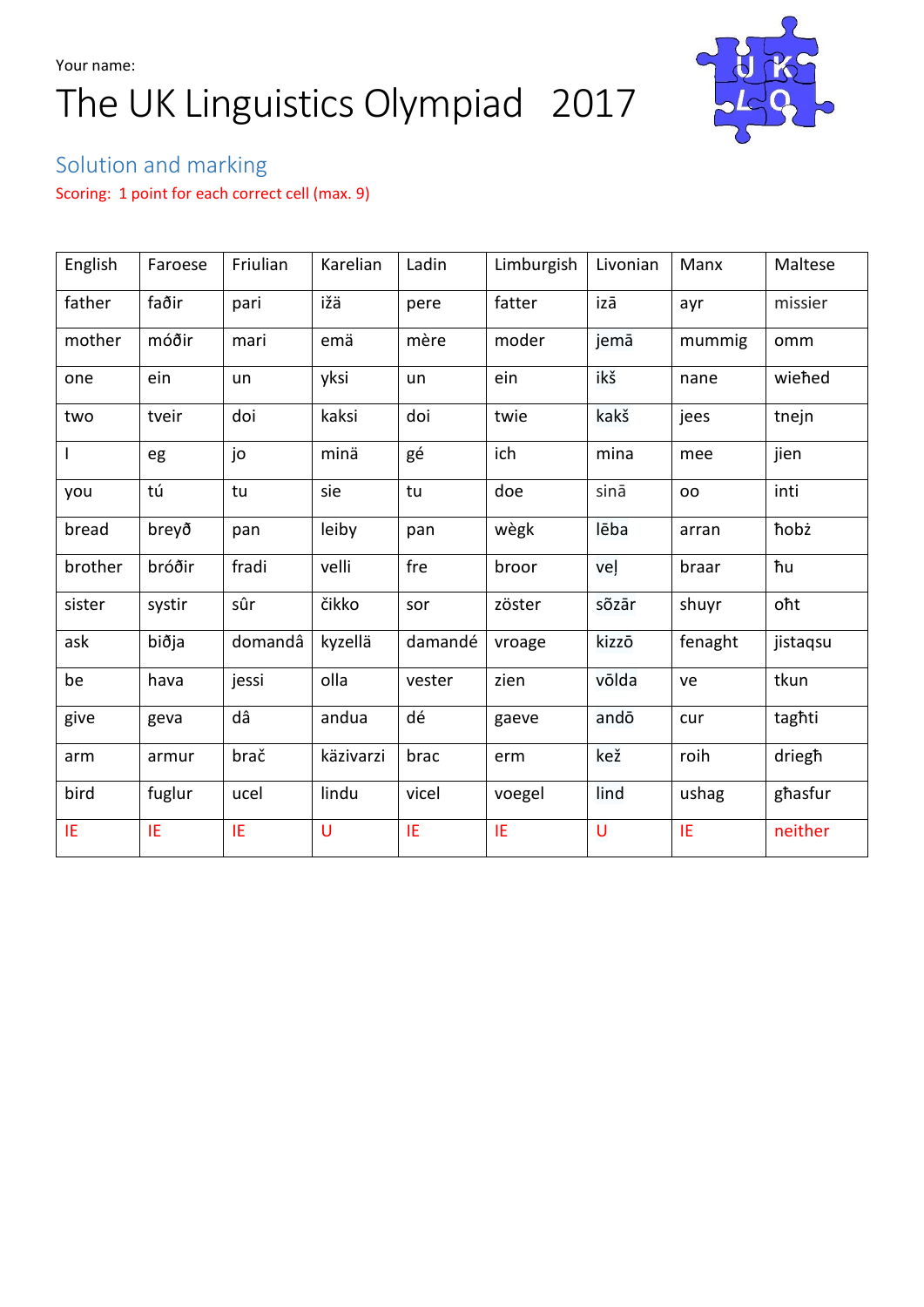# Your name: The UK Linguistics Olympiad 2017



#### **Commentary**

- Many words in **English, Faroese** and **Limburgish** are similar (e.g. family relationship words such as "mother" and the numbers), which suggests that these languages are closely related. They are in fact, all members of the Germanic Languages group, a sub-group of the Indo-European Language Family.
- **Friulian** and **Ladin** have the same number words and many of their other words show great similarity (and might remind people of French, Spanish or Italian). Both are languages derived from Latin (Romance languages). The words for "father", "brother" and "bread" in Friulian and Ladin start with similar consonant sounds as the ones in the Germanic sub-family – there's a connection here, because these consonants p & b are almost the same (you shape your mouth the same way to make these sounds) as are f & v. Interestingly, these 2 pairs of consonants are produced in the front of the mouth and are not too dissimilar, and the words in the languages could have started out with the same initial consonant, and over time as the languages diverged, their pronunciations shifted slightly to a not too dissimilar sound.
- This leaves Karelian, Livonian, Maltese and Manx as the odd ones out.
- **Manx** at first glance also differs greatly, but some of its words show some similarity: "mother" has an initial "m", while the word for "brother" resembles Limburgish, as well as English and Faroese (the middle consonant ð has disappeared) The Manx for "sister" is also similar (it might remind people of the French "soeur"), as are the pronouns and counting words. This suggests that Manx is related to these languages and so is Indo-European.
- **Karelian** and **Livonian** share quite a bit of vocabulary, the numbers one, two and the pronouns I and you, as well as the word for bread are very similar, which suggests that these languages might be related to each other.
- **Maltese** is very different in virtually all words, which suggests that it is not at all related to the others. It also has some combinations of consonants such as "tn" in the word for 2, and "tk" in the verb "to be", which are combinations that do not occur in such positions at the start of words in the other languages, which may also hint at the fact it is not related to the others.

#### **NOTES on the languages:**

**Faroese:** Spoken on the Faroe Islands, which are located between Norway and Iceland. It is a descendent of Old Norse, the ancestral language of the modern Scandinavian languages. Its closest relatives are Icelandic and Western Norwegian dialects. It is spoken by about 47,000 people.

**Friulian:** Spoken in the far north-east corner of Italy near the border with Slovenia. It has about 525,000 speakers and is taught in school and used in public & media (road signs are bilingual Friulian and Italian). It is closely related to Ladin.

**Karelian:** A close relative of Finnish, Karelian is spoken by about 118,000 people mostly living in the Karelia area of Russia, as well as some areas of Finland bordering Karelia. Because of Russian influences, Karelian used to be written in the Cyrillic alphabet, but since the demise of the Soviet Union (during which Karelian speaking was outlawed), it is written in the roman alphabet.

**Ladin:** Spoken by about 30,000 people in the Dolomite mountains of North-East Italy, it is recognised as an official language in two Italian provinces. Ladin has distinct dialects, depending on which mountain valley speakers come from. It is closely related to Friulian and Romansch (spoken in Switzerland).